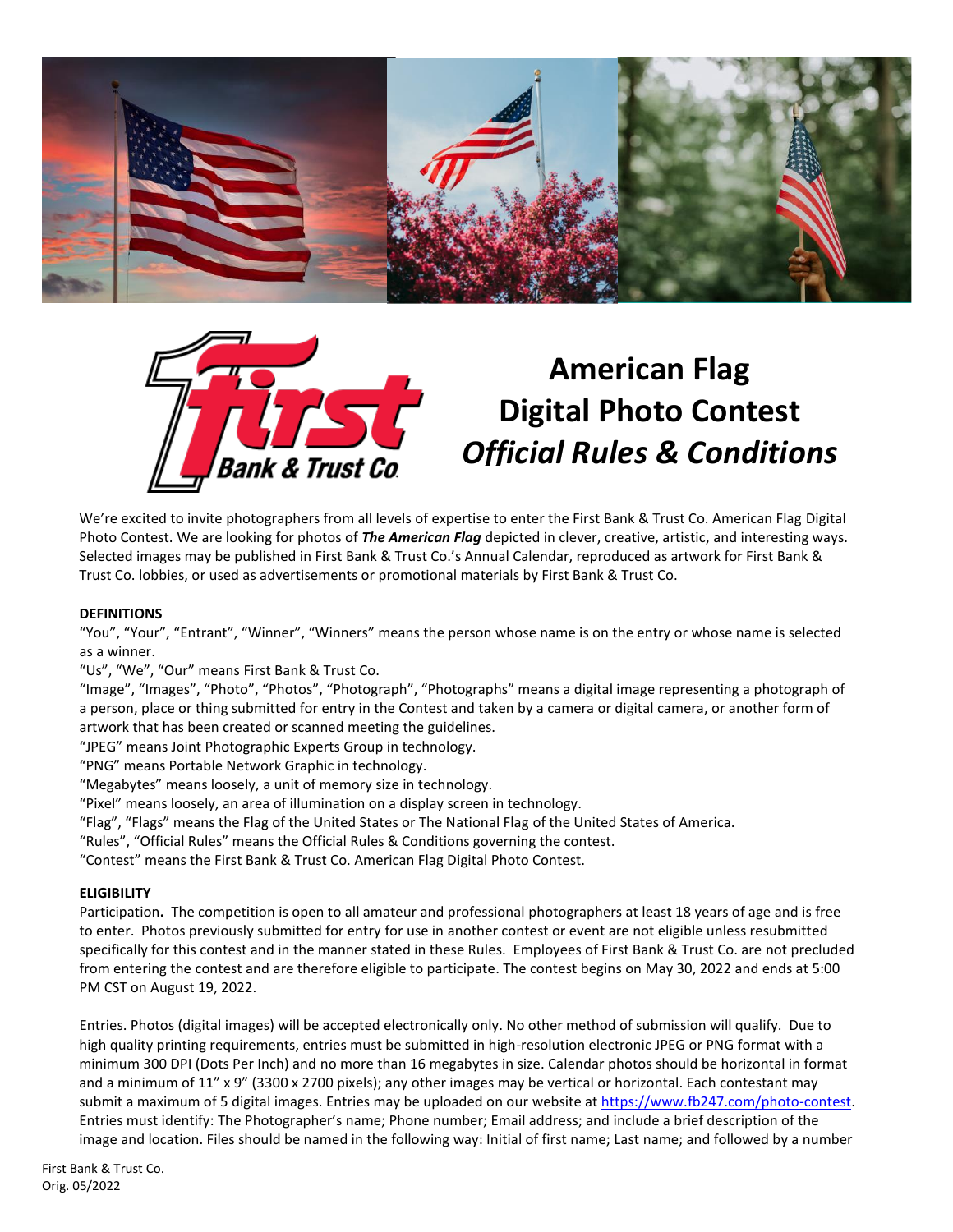(if uploading multiple images/photos) for example JSmith1, JSmith2. Inquiries or questions about the receipt of an entry will not be responded to.

Condition of Image. Entrants agree they will not submit images that are inappropriate (e.g., defamatory, threatening, abusive, pornographic, racially or religiously biased); violate any law, statute, ordinance or regulation; contain any computer viruses, worms or other potentially damaging computer programs or files. Images depicting a desecrated flag are not eligible and include but are not limited to flags that are mutilated, torn or tattered, defaced by graffiti or physically defiled with a substance, burned, maintained on the floor or ground, or trampled upon. First Bank & Trust Co., reserves the right to determine what meets the definition of desecrated.

Images cannot be altered, added to, reversed, or distorted within the frame. Violators of the Rules will be banned from this contest and future contests and are ineligible for any prize they may have won.

Selection of Images. All eligible images will be judged on originality, creativity, overall impact, and quality of the photography. Decisions made by the judges are final. First Bank & Trust Co. shall have the right to verify winner eligibility at its sole judgment. First Bank & Trust Co. reserves the right at its sole discretion to decline to select a winner without prior notification to any entrant.

Selection of Winners; Prizes and Notification. Photo credits will be given for winning images. Winners will receive only one (1) award per winning image. Awards will not be given for each use of the winning image. The Award amount per winning image is One Hundred Dollars and no cents (\$100.00). Reporting of income and any possible tax liability on awarded money is solely the responsibility of the winner. Winners will be notified via email at First Bank & Trust Co.'s earliest convenience. Any prize awarded must be claimed and collected by the winner and is nontransferable. All prizes must be claimed within thirty (30) days of notification (notification shall be the date the email is sent to the participant from First Bank & Trust Co. stating that their photo has been selected and that they have won based on that selection). Names of winners may be published in print or digital media or elsewhere as decided by First Bank & Trust Co. at its sole discretion.

#### **PUBLICATION RIGHTS AND LIMITATION OF LIABILTY**

Right of Publication. By entering, as an entrant you represent and warrant to First Bank & Trust Co. that you are the owner with full copyright of the image submitted and have all necessary licenses, rights, consents, and permissions to use and submit the images entered, and can legally give First Bank & Trust Co., full authorization and release to the unrestricted use of the images by First Bank & Trust Co. Photos must be the work of the person submitting the photo.

By accepting recognition of a winning photo, you grant us, without compensation otherwise listed, the right and license to use, copy, distribute, display, publish or adapt images to fit within the medium published or specified use. You agree that we may exercise such rights in the promotion, marketing, and publicizing of (e.g., on our website, in our print advertisements, enlarged for display in bank lobbies, and in our marketing materials) said images for our purposes. You understand and agree that First Bank & Trust Co. has the option, but not the obligation, to use the recognized images. Accepting recognition of a winning image constitutes permission for First Bank & Trust Co. to make public and use the winner's name and community location in conjunction with such images.

Releases. If winning photos contain images of people, model releases must be provided authorizing the use of their image. By entering the image in this contest you acknowledge that neither you or any other party has received a fee or compensation. Winning entrants will be required to sign an additional agreement and waiver form prior to receiving their prize. Entrants agree to release First Bank & Trust Co., as well as sponsors, and contest promoters and their respective officers, directors, employees, agents, parent companies, affiliates, and subsidiaries from liability of any kind or nature for any loss, claims, damages, or injuries of any kind associated with acceptance, possession, participation in, or use of any prizes.

#### **PROMOTION AND MARKETING**

First Bank & Trust Co. retains the right to use winning photos in any advertising or promotion it deems suitable, including but not limited to: the annual First Bank & Trust Co. calendar; reproduced as artwork at First Bank & Trust Co. banking facilities; websites, or social media sites owned or operated by First Bank & Trust Co. Names of winners may be published in print or digital media or elsewhere as decided by First Bank & Trust Co. at its sole discretion.

#### **OTHER TERMS AND CONDITONS**

Contest Termination. First Bank & Trust Co. reserves the right at its sole discretion to cancel, terminate, modify or suspend the contest without notice and for any reason. First Bank & Trust Co. is under no obligation to return, or release for use or transfer, any photo submitted by any person or entity.